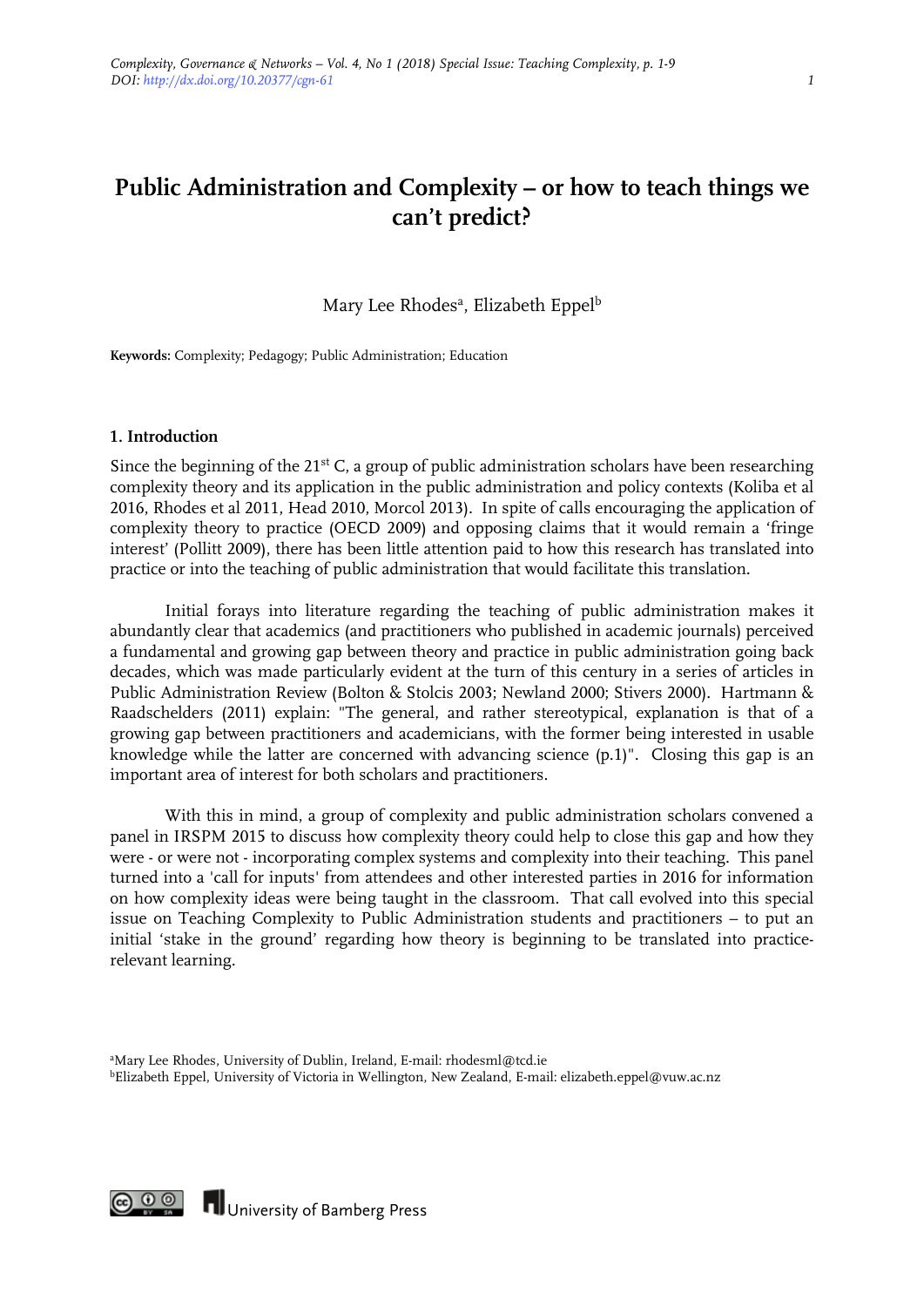We begin this editorial with the story of how one of the editor's public policy experience and research led her to teaching complexity to practitioners and how respondents to our call for inputs came to a similar conclusion, albeit via different paths. The main body of this editorial is a reflection on the key points from the articles. They have inspired us to examine why & how we teach complexity and how the budding 'community of practice' of scholars and practitioners might evolve over time and impact on the practice of public administration.

### **Why teach complexity to public administration students?**

As noted above, the first attempt by the authors to solicit input from other complexity scholars on how they were - or were not - using complexity theory in the classroom was during a panel at IRSPM 2015 in Birmingham, UK. The panel topic was "Complexity theory in Public Administration: state of Theory and Practice" and the range of papers presented there suggested that although complexity theory had certainly made inroads into public management scholarship indeed it was being incorporated into a wide range of theoretical and practical investigations there was little convergence on which aspects of complexity theory were generating the most interest or had been tried and rejected as not relevant. Furthermore, a facilitated discussion on the use of complexity theory in general in the classroom did not generate much enthusiasm and the panel chairs resolved to consider whether or not there was a critical mass of public administration scholars attempting to use complexity in the classroom given the still emerging state of relevant theory.

The editors of this issue then examined their own experiences to discover key decision points in their journey to the teaching of complexity to public management students. One of us had decades of practical experience of policy development and public management and her frustration is described below:

"I was acutely aware that theories of public policy and public management were limited for understanding the world in which I worked. Generally they focused on only part of the world such as the economic efficiencies of the design of a funding system, or the ideal institutional arrangements, ignoring the interactions these changes would have on existing patterns and behaviours of other actors. The explanation these various extant theories provided was a static one that took little account of interactions among multiple actors, layers of institutions or reflexive changes over time. Worse still, when it came to how to work with the multiple scales of this world from the individual to the organisation, the institutions and the system level, the theories usually only focused at one level. They left me as a practitioner to work out how change at one level interacted as a whole to produce the patterns we experienced."

Leading on an education policy development project at the time, she encountered the Cynefin framework (e.g. Kurtz & Snowden, 2003; Snowden, 2001; Snowden, 2002, 2005; Snowden, 2010) which provided a sense-making device for examining information from a range of perspectives such as the different system views identified above and the various layers of organisations within each of those systems. A Cynefin-based workshop for around 70 stakeholders was held and it became evident to participants that current patterns and pathologies in the education system had their origins in decisions made by various political, sector and policy actors in previous periods. Taking these 'path-dependencies' into account made it both more likely that policy would have its intended effect and less likely that public administrators could

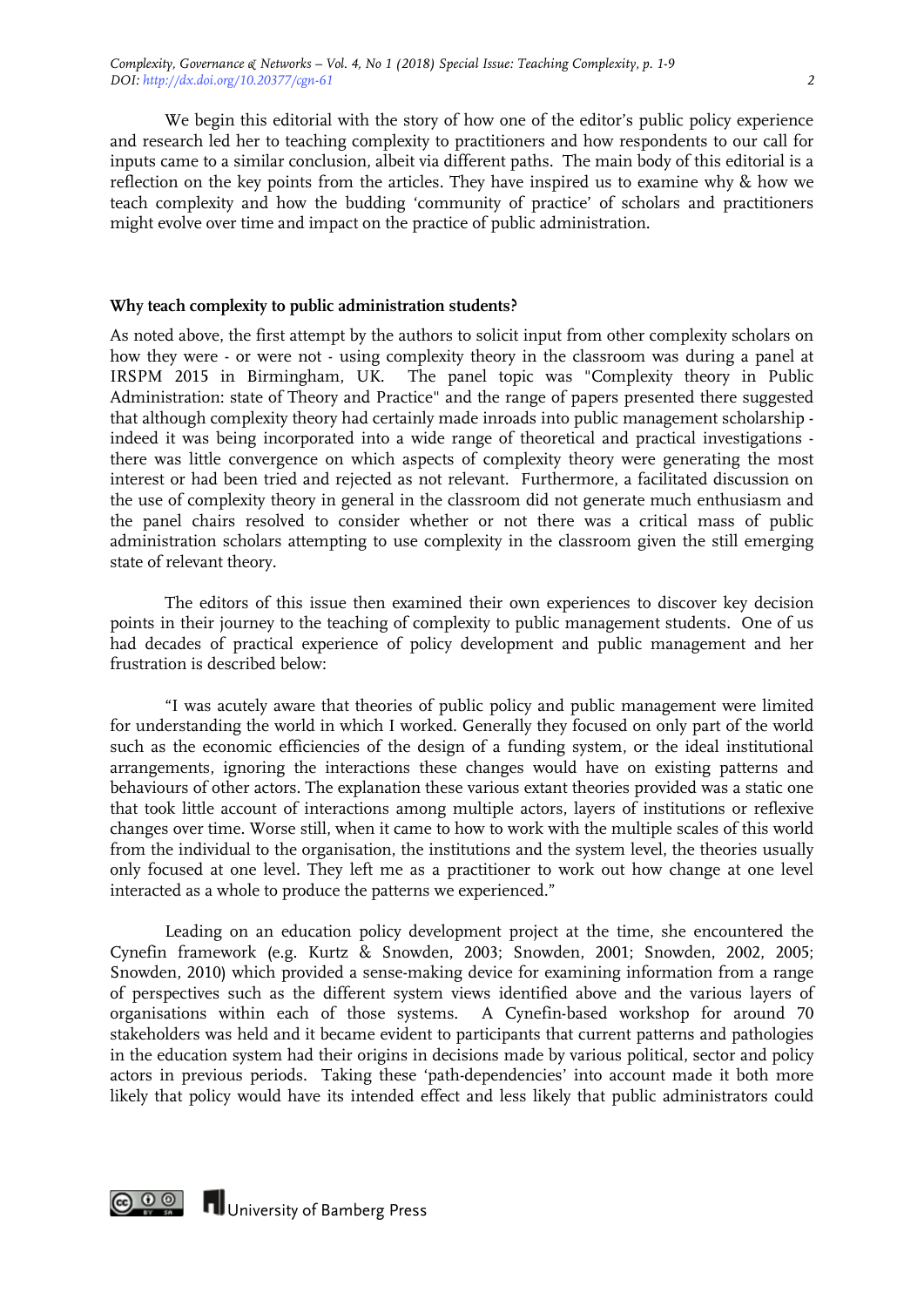assume that it would. In other words, monitoring and responding to feedback over time was just as important as the initial policy intervention choice.

However, the recommendations arising from the Cynefin-based workshops were largely ignored. The tertiary education policy interventions that ensued resulted in a number of surprises and not the result the Minister intended (Eppel, 2012). It also gave rise to PhD research on how complexity theory might help us to better understand public policy processes and their implementation.

By the time she was finishing her research on the tertiary education policy processes, the public policy and public management use of complexity theory as an explicit theoretical lens seemed to be everywhere (Geyer & Rihani, 2010; Innes & Booher, 2010; Rhodes, Murphy, Muir, & Murray, 2011; Teisman, van Buuren, & Gerrits, 2009). Since then, and assisted by forums such as COMPACT (Gerrits & Marks, 2012; Meek & Marshall, 2014), special editions (e.g. Teisman & Klijn, 2008) and conference panels (e.g. IRSPM 2013 and 2015), the complexity scholarship has grown and more use of it has been made in theory. The combination of a critical mass of theoretical insights, personal experience and perceived need led her to incorporate the teaching of complexity to DGOV (Doctor in Government) students at Victoria University in Wellington. Specifically, she structured her approach to orienting complexity theory towards practice under the broad themes of policy processes and governance - in particular the treatment of multiple actors, nonlinear interactions and dynamism over time.

Having re-examined our own journeys to adopt complexity for the study and practice of public administration, we issued a "call for inputs" in 2016 that asked scholars in our network seven questions about their teaching of complexity to public administration students. This call was designed to gather comparable data across the group, but also allowed for considerable elaboration in the responses as desired. Of the 26 people contacted, ten responded to the call which was rather more than we had expected given the relatively low level of engagement with the topic just one year earlier. Responses varied from short (sometimes one word) answers to full course syllabi and commentary on the effectiveness of the module and teaching approach. In the Appendix to this editorial we have provided a summary of the call and the responses received.

Our respondents had similar motivations for incorporating complexity into their curricula as we did (see summary of *motivation* below), although some would have come from quite different starting points. Problems in the real world were not getting solved and complexity appeared to offer a more aligned and comprehensive theoretical lens with which to perceive and develop solutions. Combined with expanding research and communities of knowledge, this provided the scholarly and social impetus for a change in what and how we taught.

## **Overview of Teaching Complexity to Public Administration students**

The range of responses from this initial data gathering exercise was fed back to contributors and they were asked to contribute more substantive papers on their experiences with teaching complexity to public policy and management students. In addition, we received a proposal to undertake a search on the Internet for higher education programmes incorporating complexity into curricula aimed at public administration students, the results of which follow this editorial. The process of writing reviewing and revising the resulting papers further enriched our understanding of the pedagogy of complexity teaching when we saw the variety of ways scholars

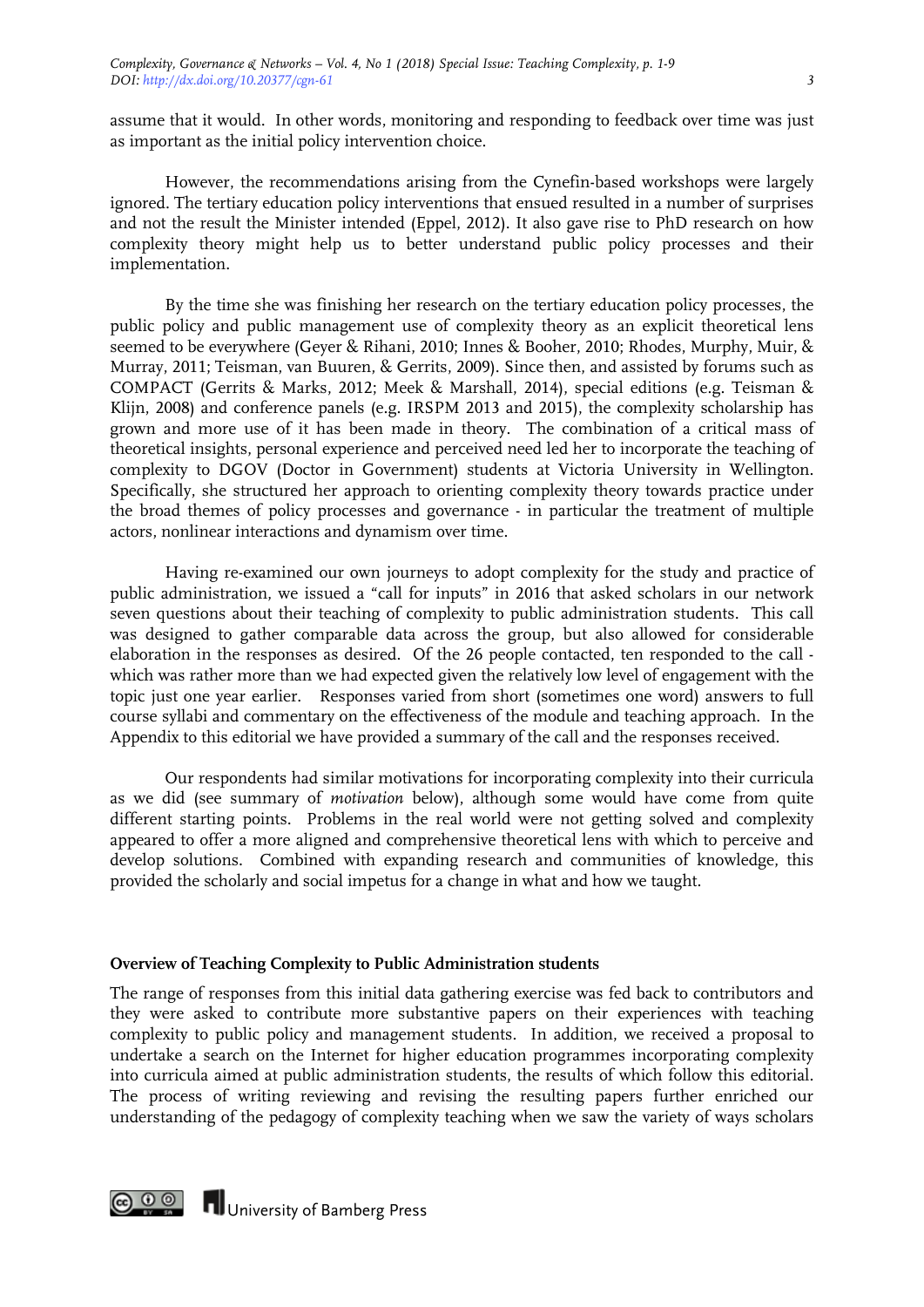had integrated their personal learning about complexity and tried to embrace it in their teaching. We summarise some of the key learning points below.

**Level / location of students taught:** Complexity appears to be taught principally at the Masters level as indicated in the survey results (**Ivanovic & Gerrits**) and in the contributions in this issue. However, we have aimed to include as broad a spectrum as possible in this issue and we have examples of teaching that include workshops embedded in professional / vocational education and training (**Raisio et al** and **Van der Cingel**) through to Executive Education short courses (**Hazy**); from engaging with the public through podcasts and 'newspaper university' programmes (**Raisio et al**) to developing communities of practice involving scholars and practitioners to develop a toolkit for intervening in complex public systems (**Haynes et al**). Unfortunately, we were not able to include an article on the approach to developing and delivering a full-fledged complexity-led programme, but we are aware that these exist and hope in the future to publish more detailed information and analyses of these.

**Ivanovic & Gerrits** report that countries with the most programmes (that could be found via an internet search) were in Germany (14), the UK (10) and the USA (10), but that the spread of these programmes around the world was surprisingly broad. 53% of the programmes identified were in Europe, however. See the 'heatmap' in Figure 1 below.



*Figure 1: "Heatmap" of location of complexity programmes globally in 2017*

**Motivation for incorporating complexity in the curriculum**: The introduction of complexity into the curriculum is largely problem-driven, with reference to the ambiguity, unpredictability, 'open-endedness' of public administration policy and service problems.

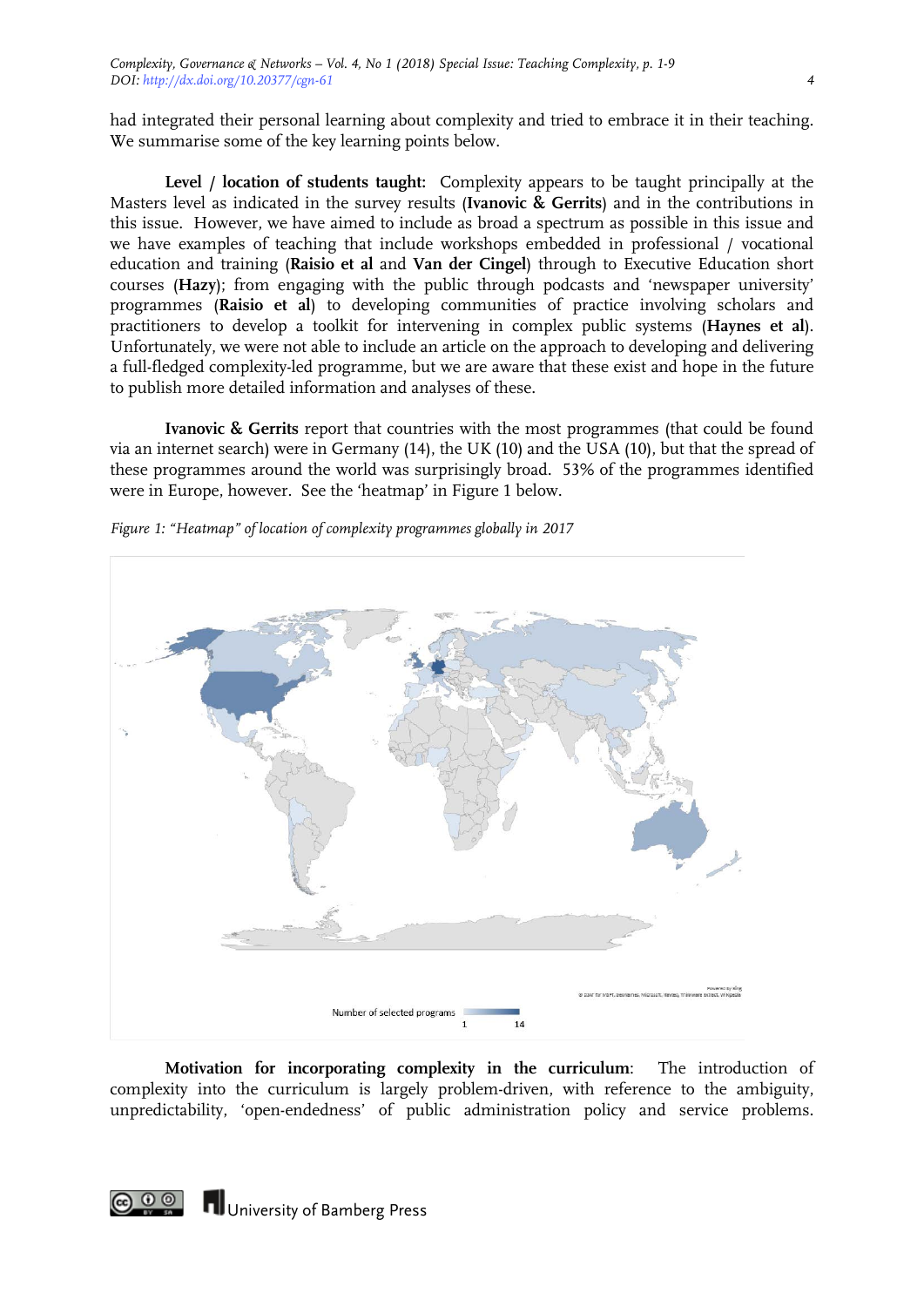Teachers and students perceive that the world in which public policy makers and administrators operate is not stable or controllable, and that traditional theories, models and management tools assume (to a greater or lesser extent) that it is. The inevitable failures that arise from this mismatch drives dissatisfaction with theory and the search for better models to fit the experience of practitioners and the empirical observations of scholars. There is also an undercurrent of psychological distress mitigation in the motivation for the teachers' adoption of complexity perspectives and the students' embracing of these by the end of the learning experience. **Raisio et al** call this "easing the pain of dealing with a rapidly moving, constantly changing environment".

Pedagogy: Case studies referenced in the first round of 'inputs' gave way to more formal / informal problem based learning (PBL) approaches in the articles contained herein. **Gerrits & Wirtz** describe this in detail as the fundamental architecture of their pedagogical approach, and **Haynes et al** reference PBL explicitly as informing their approach to developing a community of practice, interrogating case studies and developing the toolkit for systemic interventions. **Wolf**'s use of 'prospective case studies' is an innovative combination of a traditional case study approach and problem-solving, underpinned by the application of complexity lenses.

In several of the contributions to this issue there are specific recommendations of which complexity frameworks, models and theories work best within the learning objectives and pedagogies described. **Hazy** incorporates a rich set of theoretical contributions into his Executive Education programme on Leadership, while **Wolf** summarises three useful lenses for students to apply to the public policy domain they encounter and seek to influence.

In all of the papers, authors make reference to the need to shake up students' belief systems (i.e., challenging their assumptions about public management systems and strategies) and to get students to consider a range of different perspectives on problems that are not easily analysed or categorised. This need to 'activate doubt' (**Wolf**) in students is done in various ways, sometimes simply by encouraging participants to share their stories (**Hazy, Haynes**) – which tends to be effective with more experienced students – and other times by actively challenging students assumptions about how things work and how to intervene to achieve outcomes (**Wolf). Raisio et al** suggest that introducing students to the concept of 'wicked problems' (Rittel & Webber 1973) is a good way to "concretize the difference between the mechanical worldview and the worldview of complexity".

Finally, there is a distinct pattern in the description of the role of the teacher in a complexity-informed classroom. **Raisio et al** describe this role as being a "mediator between abstract theory and real-life phenomena". This description resonates within each of the contributions to this issue as teachers help students understand better the world they live and work without prescription – just a different perception. This role is fundamentally linked with the role of facilitating a student-led learning process – which is clearly described in **Gerrits & Wirtz**, and is present in each of the contributions in this issue.

**Assessment:** In the initial call for inputs we were struck by the plethora of assessment approaches mentioned and this was borne out by the articles in this issue. While examinations do make an appearance, the range of assessment approaches is something to warm the heart of any 21<sup>st</sup> C pedagogue. Action-learning tools such as journals, diaries, and reflective essays play a prominent role, as do issue, scenario- and 'futures' analyses of cases and current issues in public management. Role-play, games and simulations are used, but it is not clear how these are or are not incorporated into formative or substantive assessment. The overall sense we get from these



**TH** University of Bamberg Press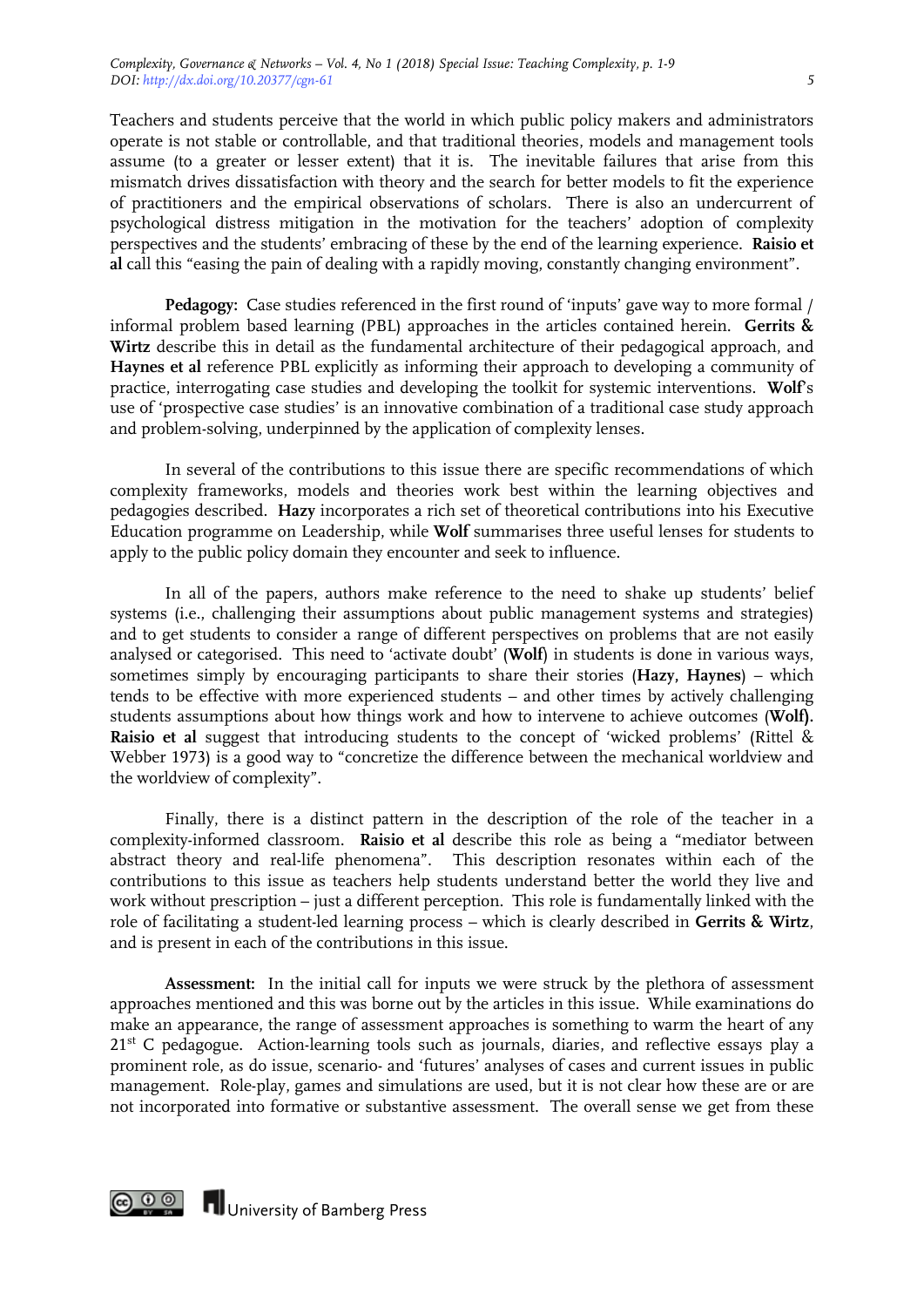articles and the response to the original call is that assessment is not at the core of the planning, development and implementation of complexity-oriented education – and this may not be a bad thing. In fact, it may only be possible to assess students' comprehension and/or 'mastery' of the concepts of complexity as they apply to public administration when they are faced with real issues in real-time. We are aware of a complexity-led Masters programme in the Netherlands that incorporates and internship-based masters thesis, as well as a case-based consulting type project for a 'commissioning' public organization along the lines of what is normally seen in experiential MBA programmes. This would appear to be the most appropriate approach to assessing students' facility overall with the concepts and practices of complexity-informed public policy development and management.

**Learning outcomes / feedback:** Perhaps due to the broad range of pedagogies and assessments, there is little in the way of patterns in learning outcomes. This is an area that could benefit from further research and reporting. Student feedback is also difficult to get a clear view of based on these articles although most report that students 'value' what they have learned and feel that the material is relevant to the practice of public management. In the case of **Haynes et al**, the community of practice developed an action & intervention 'toolkit' that is an excellent example of how scholar-practitioner interaction can result in theory-based practice. Many of the authors here report that students initially feel uncomfortable with either (or both) the theories and the pedagogy, but they tend to come around by the end of the module to the view that "teaching methods are well suited to the subject matter" (**Gerrits & Wirtz: p. 43**). Echoing the observation made above, it is perhaps impossible to know the immediate learning impact of these courses on students or indeed on the organisations that employ them.

#### **Conclusion**

This Special Edition began with the question, 'How do we teach things we can't predict?' and along the way also answered the question, 'Why teach complexity?'. The answer to 'Why' is firmly rooted in the challenges of increasingly wicked problems in the public sphere and the apparent alignment of the principles, processes and perspectives of complexity theory with the problem domains. The jury is out as to whether or not public administration professionals who are exposed to complexity theory in an academic environment are more likely to succeed and/or thrive when faced with such problems, but at least, for some, it "eases the pain of dealing with the rapidly moving, constantly changing environment, where nothing is for certain" (**Raisio et al: p. 85**).

We were both struck in reviewing the responses to the previous call and these contributions how many people had started alone in their search for explanations and had gradually moved towards like-minded colleagues to build communities of practice in both researching and teaching complexity. It appears that there is a need for a critical mass of committed scholars and teachers in close proximity to get a foothold in existing curricula. Students and practitioners appear to like and appreciate the learning, however, we have little information as to the success of these courses within the wider curricula in which they operate. The high-level scan of programmes around the world suggests complexity elements are fairly marginal, but it would be instructive to understand if this is a growing or static proportion (**Ivanovic & Gerrits**). Our view at this point in time, is that in order to further develop the teaching of complexity to practitioners, the process described by **Haynes et al** seems to be the most viable, with the most likely audience being healthcare managers or urban planners / city managers.

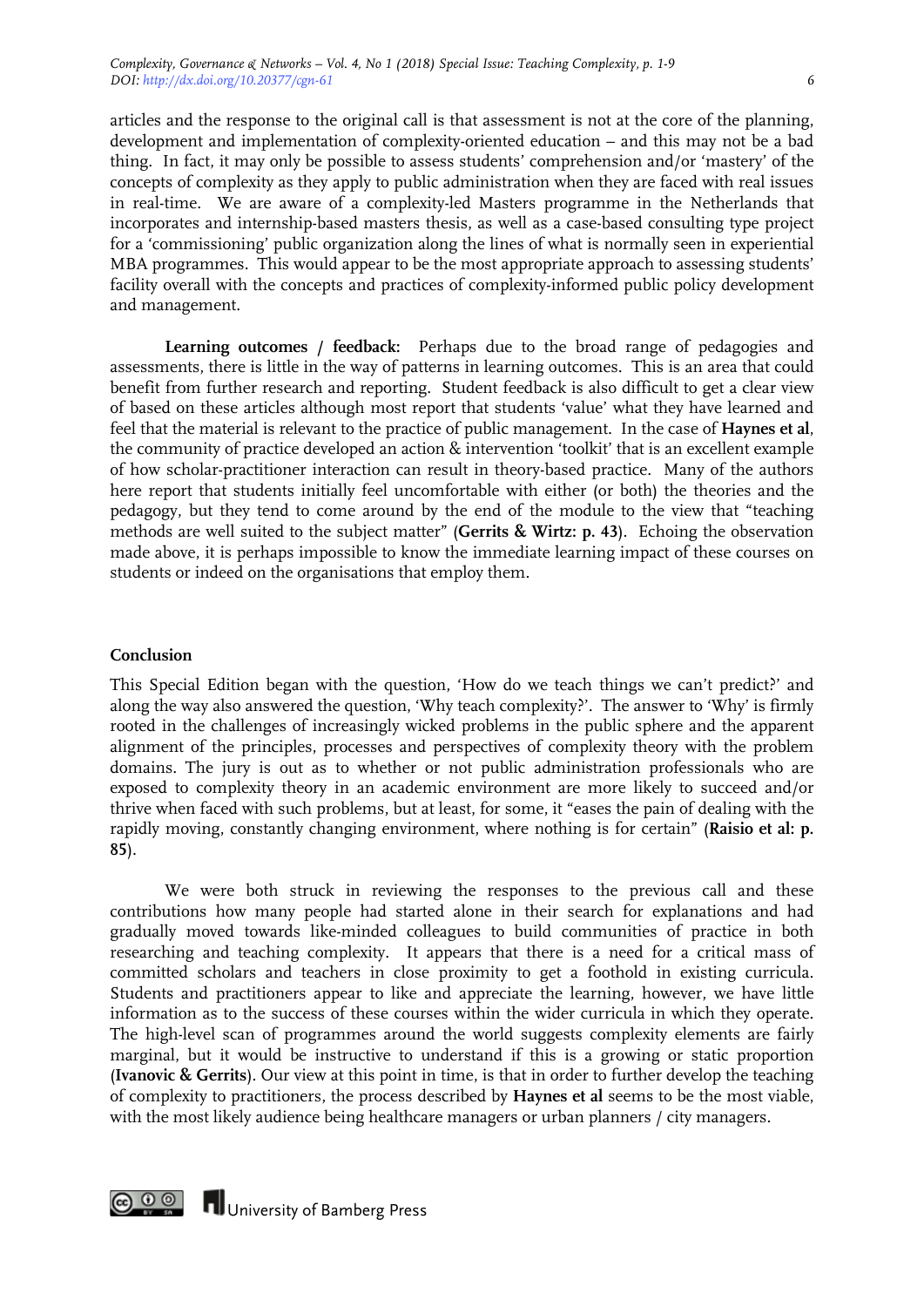Complexity theory is making headway – but still struggles with credibility in the face of more linear, quantitative, hierarchy based theories–in the academy and even more so in practitioner's world. Nevertheless, the evolution of theory into the classroom is underway and may be gathering steam. We need to undertake more focused research to understand the full cycle of relevant teaching and learning and to examine how (if) this teaching is translating into practice more explicitly. Finally, we need to assess whether those students who go into public administration or work in organisations that are engaged in delivering public services are using complexity-informed approaches successfully in a world where uncertainty and path-dependency are the norm. This is a massive research challenge and will require ongoing collaboration among scholars, practitioners and governments to address effectively.

#### **References**

- Bolton, M. J., & Stolcis, G. B. (2003). Ties that do not bind: Musings on the specious relevance of academic research. Public Administration Review, 63(5), 626-630.
- Boulton, J. G, Allen, P. M. , & Bowman, C. (2015). *Embracing complexity: Strategic perspectives for an age of turbulence*. Oxford, UK: Oxford University Press.
- Eppel, E., Gill, D., Lips, A. M. B., & Ryan, B. (2008). *Better connected services for Kiwis: A discussion document for managers and front line staff on better joining up the horizontal and the vertical*. Wellington: Institute of Policy Studies, School of Government, Victoria University of Wellington.
- Eppel, E. (2009). *The contribution of complexity theory to understanding and explaining policy processes.* (Doctor of Philosophy), Victoria University of Wellington, Wellington. http://hdl.handle.net/10063/1202.
- Eppel, E., Turner, D., & Wolf, A. (2011). Complex policy implementation: The role of experimentation and learning. In B. Ryan & D. Gill (Eds.), *Future state: Directions for public management in New Zealand*. (pp. 182-212). Wellington: Victoria University Press.
- Eppel, Elizabeth, & Lips, Miriam. (2016). Unpacking the black box of successful ICT-enabled service transformation: how to join up the vertical, the horizontal and the technical. *Public money and management, 36*(1), 39-46. doi: 10.1080/09540962.2016.1103417
- Gerrits, L., & Marks, P. (Eds.). (2012). *COMPACT 1: Public administration in complexity*. Litchfield Park, AZ: Emergent.
- Gerrits, Lasse, & Marks, Peter. (2015). How the complexity sciences can inform public administration: An assessment. *Public Administration, 93*(2), 539-546. doi: 10.1111/padm.12168
- Geyer, R., & Rihani, S. (2010). *Complexity and public policy: A new approach to 21st century politics, policy and society*. Abingdon, UK: Routledge.
- Hartmann, J., & Raadschelders, J. (2011). Practitioners and academicians: About gap, authority and bridges. PA Times, (August/September), 25.
- Head, Brian William (2010) "Public Management Research", Public Management Review, 12:5, 571-585



**COOO** University of Bamberg Press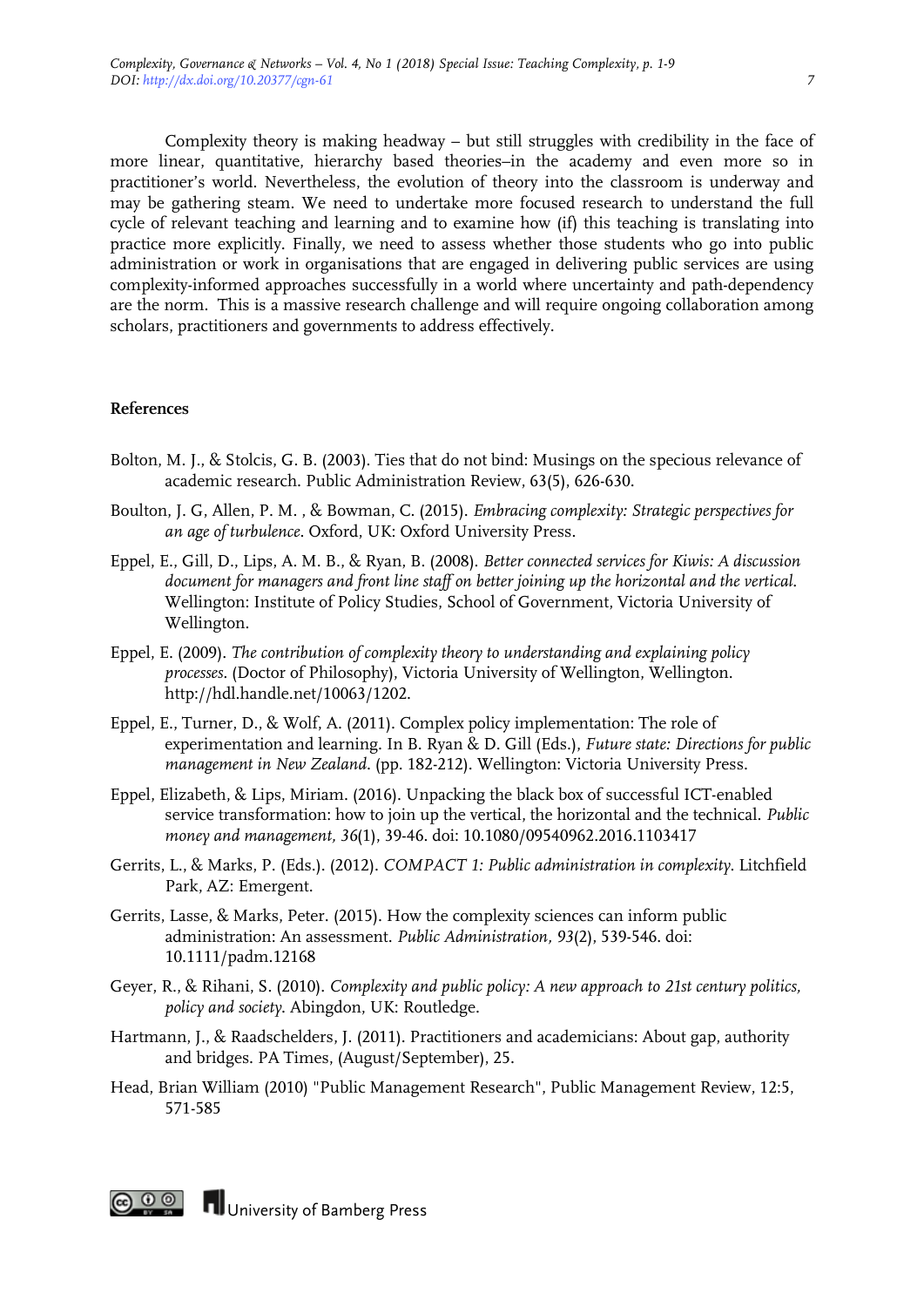Innes, J. E., & Booher, D. E. (2010). *Planning with complexity*. Abingdon, UK: Routledge.

- Koliba, C., Gerrits, L., Rhodes, M. L. & Meek, J. W. (2016). Complexity theory, Networks and Systems Analysis. In Handbook of Theories of Governance, Cheltenham, UK: Edward Elgar
- Kurtz, C. F., & Snowden, D. J. (2003). The new dynamics of strategy: Sense-making in a complex and complicated world. *IBM Systems Journal, 42*(3), 462-483.
- Meek, J. W., & Marshall, K. (Eds.). (2014). *Administrative stractegies for complex governance systems: Challengies of making Public Administration and Complexity Theory work*. Litchfield Park, AZ: Emergent Publications.
- Newland, C. A. (2000). The public administration review and ongoing struggles for connectedness. Public Administration Review, 60(1), 20-38.
- OECD. (2009). Applications of complexity science for public policy: New tools for finding unanticipated consequences and unrealized opportunities. Global Science Forum. Retrieved: 19/10/2016: https://www.oecd.org/science/sci-tech/43891980.pdf
- Pollitt, C. (2009). *Complexity theory and evolutionary public administration: a skeptical afterword*. In: Teisman, G., Buuren, A. van, & Gerrits, L. (Eds.). (2009). *Managing complex governance systems: dynamics, self-organization and coevolution in public investments*. New York ; London: Routledge
- Rhodes, M. L., Murphy, J., Muir, J., & Murray, J. A. (2011). *Public management and complexity theory: Richer decision-making in public services*. New York: Routledge.
- Rittel, H. W. J. & Webber, M. (1973). Dilemmas in a General Theory of Planning. *Policy Sciences* 4, 155–169.
- Snowden, D. J. (2001). Narrative patterns. The perils and possibilities of using story in organisations. *Knowledge Management, 4*(10).
- Snowden, D. J. (2002). Complex acts of knowing: Paradox and descriptive self-awareness. *Journal of Knowledge Management, 6*(2), 100-111.
- Snowden, D. J. (2005). Multi-ontology sense making. A new simplicity in decision making. *Management Today Yearbook 2005*.
- Snowden, D. J. (Producer). (2010, 3 July 2014). The Cynefin Framework. Retrieved from http://www.youtube.com/watch?v=N7oz366X0-8
- Stivers, C. (2000). "An impossible job": Report on the building bridges tour. Public Administration Review, 60(3), 194-199.
- Teisman, G., & Klijn, E.-H. (2008). Complexity theory and public management: An introduction. *Public Management Review, 10*(3), 287-297.